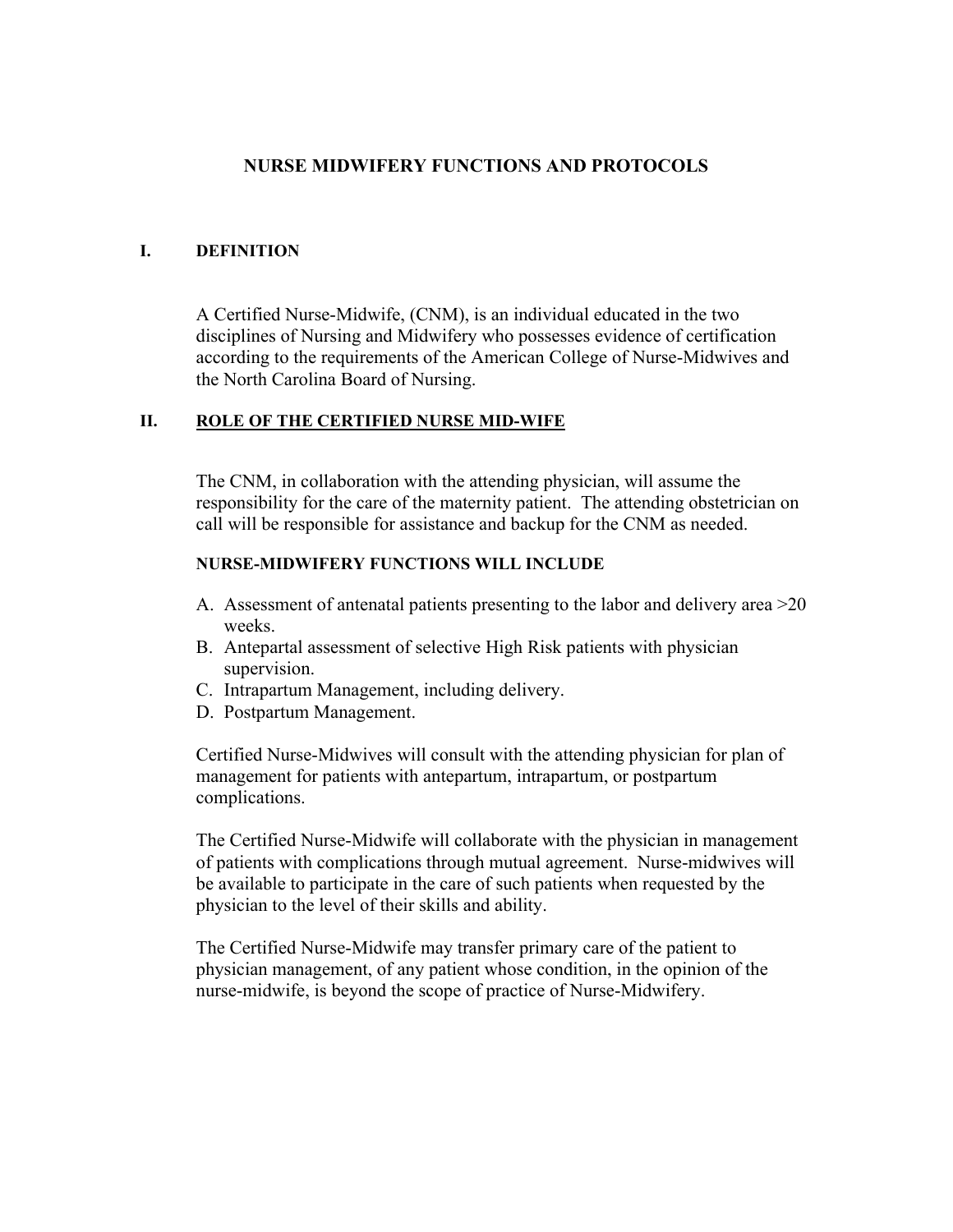Certified Nurse-Midwives will work with the medical and nursing staffs utilizing all established policies and protocols for obstetrical care as described in the Policy Manuals for L&D, and Maternal-Infant Unit.

#### **III. INTRAPARTUM**

- A. OB nurse will notify the physician or CNM on call when patient arrives in admission area. Assessment will be performed utilizing physical examination, pertinent laboratory evaluation, and fetal heart monitoring.
- B. The following functions and procedures are not viewed as exhaustive, but are intended to clarify the role of the CNM and to identify functions and procedures usually not included in nursing practice.
	- 1. Labor
		- a. Admits and discharges patient with physician consultation as indicated
		- b. Performs complete history/physical exam
		- c. Manages patient's progress and condition during labor and delivery
		- d. Performs sterile speculum exam, wet preps and ferning
		- e. Performs vaginal and/or rectal exams
		- f. Initiates treatment with appropriate medication
		- g. Performs amniotomy
		- h. Applies external and internal fetal and uterine monitoring equipment
		- i. With medical collaboration, may monitor patients on:
		- (a) IV Oxytocin for induction or augmentation of labor (b) IV Magnesium Sulfate for mild to moderate PIH
		- j. Follows labor and delivery routine admission orders individualized according to patient need consulting on intrapartum management as needed.
		- k. Amnioinfusion
		- l. Inserts cervidil for cervical ripening
		- m. Inserts prostaglandin gel/cytotec for induction of labor
		- n. Orders prophylaxis for GBBS as indicated.
	- 2. Delivery
		- a. Performs local infiltration, pudendal block anesthesia
		- b. Performs and repairs median and mediolateral episiotomy
		- c. Repairs  $3<sup>rd</sup>$  and  $4<sup>th</sup>$  degree lacerations after satisfactory supervisory period
		- d. Conducts single spontaneous deliveries of vertex presentation
		- e. May participate in twin, breech, and premature deliveries with appropriate physician collaboration/supervision.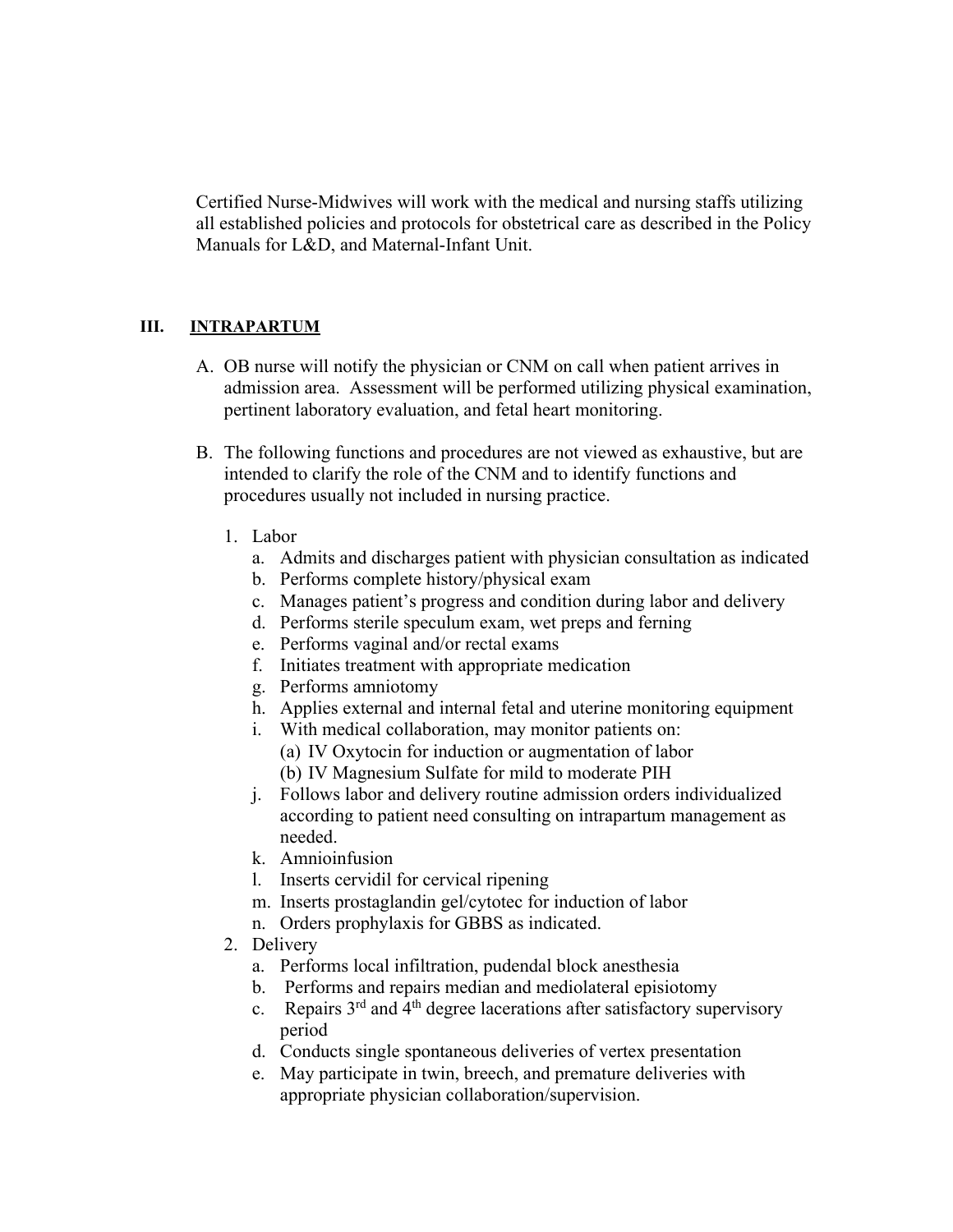- f. Performs vacuum extraction after satisfactory supervisory period.
- g. Manages third stage of labor. Performs manual placental removal after appropriate supervisory period.
- h. Performs cervical and vaginal inspections
- i. Repair cervical, vaginal, and perineal lacerations after satisfactory supervisory period.
- j. Stabilizes infant immediately after birth. Summons the respiratory therapist and/or pediatrician in cases of need and per L& D protocol as outlined in (4) below.
- k. Manages immediate postpartum period.
- l. Writes postpartum orders for patients to be followed.
- m. Orders laboratory tests as indicated in protocols.
- n. Assists on Cesarean sections.
- 3. Routine newborn management
	- a. Immediate: establishes respirations, suctions with bulb or 10 french suction catheter, clamps, and cuts cord.
	- b. Performs neonatal/resuscitation including bag and mask, and intubation and cardiac compressions if required. If extensive resuscitation is required, the CNM will summon the pediatrician. Notifies infant's physician of any abnormalities in the heart rate, respirations, color, etc.
- 4. The respiratory therapist and/or pediatrician may be summoned for assistance with management of neonates experiencing the following complications:
	- a. Meconium stained fluid
	- b. Abnormal fetal heart rate pattern
	- c. Operative delivery
	- d. Newborn resuscitation
	- e. Prematurity
	- f. Suspected IUGR
	- g. Suspected abruption or previa
	- h. Prolonged rupture of membranes greater than 24 hours at the time of delivery
	- i. At the discretion of the CNM
- 5. Emergencies

In the event of an obstetrical emergency, the CNM will notify the consulting physician and proceed with appropriate emergency measures as indicated.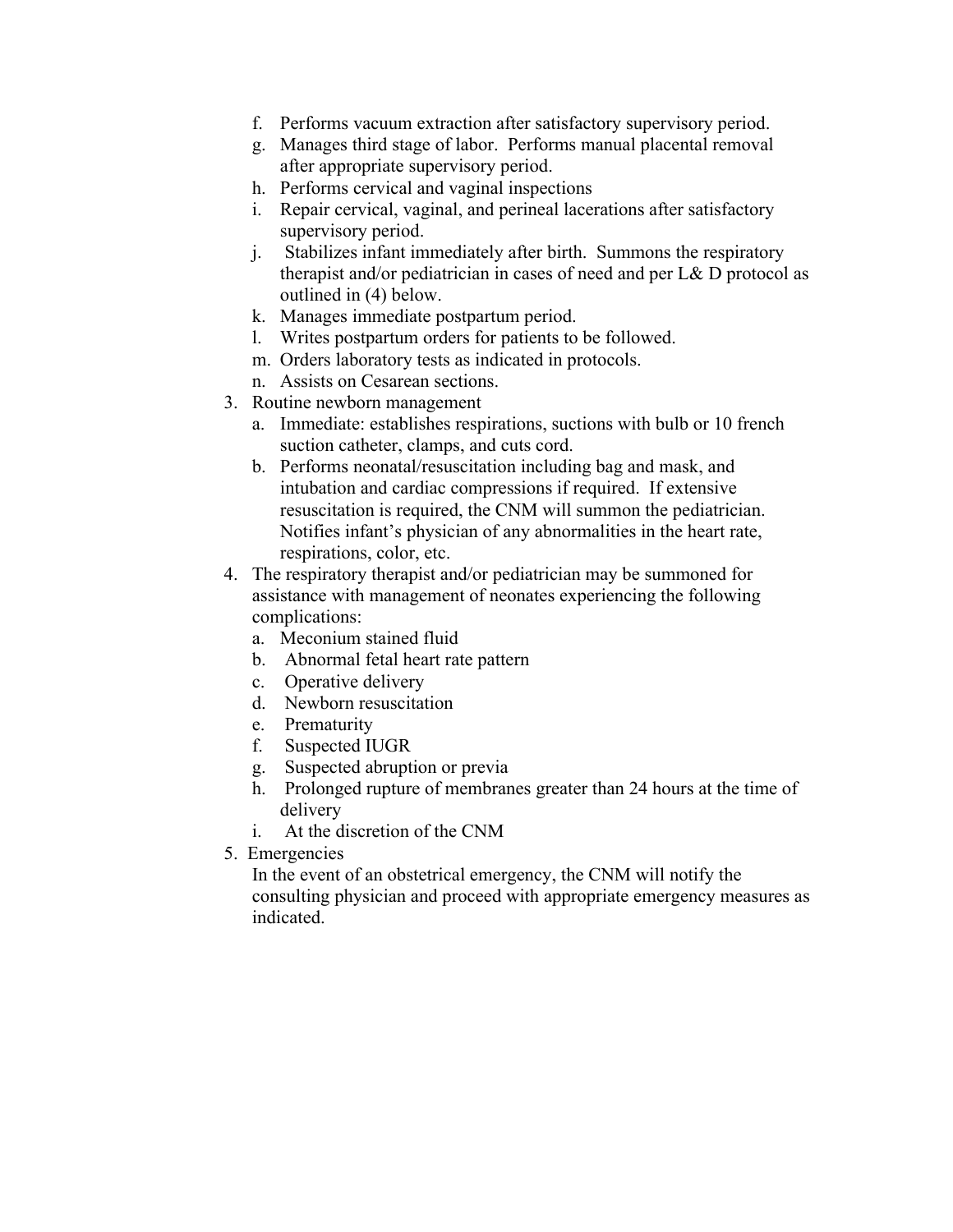## **IV. COMPLICATIONS REQUIRING CNM/PHYSICIAN COLLABORATIVE MANAGEMENT**

The CNM will notify the physician when a deviation from normal occurs. A plan of management will be outlined by the physician during chart review or telephone consultation. The physician will see and examine the patient if necessary and assume care of the patient if indicated by the severity of the condition. A mutually agreed upon plan of management will determine the CNM's involvement in the case. Careful communication and clear documentation is required of both the physician and the CNM. The following list is not intended to be exhaustive but represents common conditions occurring in maternity patients.

- A. Anticipated or immediate shoulder dystocia
- B. Abnormal lie (breech or transverse lie after 36 weeks)
- C. Abnormal Vaginal Bleeding
- D. Abruptio placenta
- E. Asthma (requiring active medical management)
- F. Cardiac or valvular disease
- G. Complicated urinary tract infection
- H. Diabetes
- I. Dysfunctional Labor
- J. Estimated fetal weight >4000 gms.
- K. Fever of  $> 100.4$  F (after ruling out dehydration).
- L. Hemoglobinopathies (sickle cell, thalassemia, etc.)
- M. Herpes
- N. Intrauterine fetal demise
- O. Intrauterine growth restriction
- P. Indeterminate fetal presentation/Abnormal fetal lie.
- Q. Multiple gestations
- R. Nonreassuring FHR pattern
- S. 1. Prolonged decelerations or persistent fetal bradycardia < 100 bpm
	- 2. Persistent late or variable decelerations unresponsive to conservative management
- T. Pelvic tumor or abnormality
- U. PIH/Preeclampsia
- V. Placenta previa
- W. Pre-existing medical conditions
- X. Postpartum hemorrhage, unresponsive to treatment.
- Y. Previous uterine surgery/C/section (excluding D&C and cone biopsy)
- Z. Premature labor < 34 weeks gestation
- AA. Prolapsed cord
- BB. Prolonged pregnancy greater than 42 weeks
- CC. Prolonged or abnormal labor curve
- DD. Psychotic disorders
- EE. Retained placenta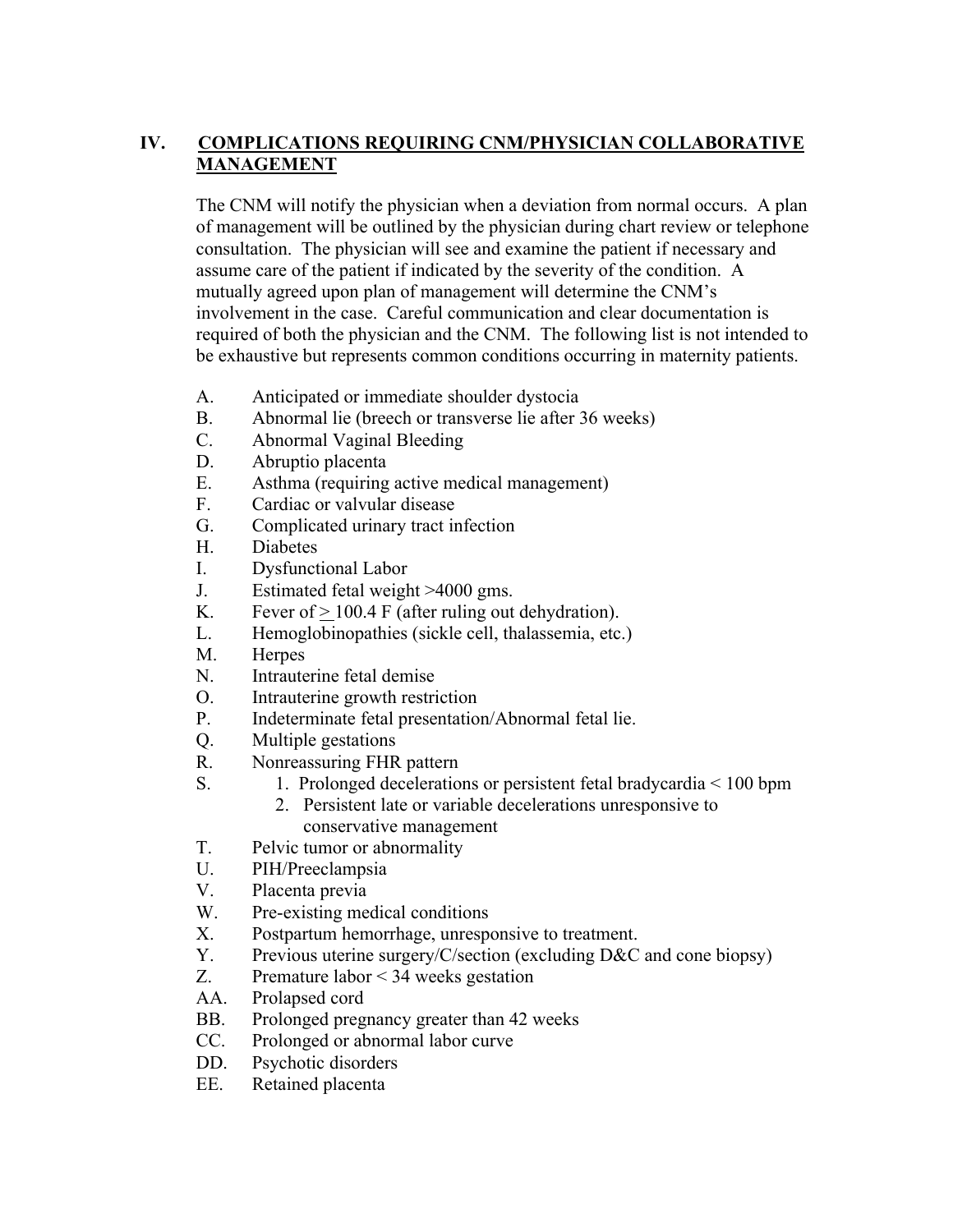- FF. Rh sensitization
- GG. Severe anemia (Hgb  $\leq$  9 grams)
- HH. Seizure disorders
- II. Substance use
- JJ. Thrombocytopenia (platelets < 100,000)

# **VI. POSTPARTUM**

- A. Nurse-midwives will be responsible for management of all CNM delivered patients who have no serious complications.
- B. Postpartum Protocols The following functions of the CNM's are intended to be inclusive but not limited to:
	- 1. Initiates routine postpartum orders.
	- 2. Makes postpartum rounds.
	- 3. Provides postpartum teaching and counseling as needed
	- 4. Monitors postpartum physical changes
	- 5. Obtains physician's consultation for any abnormal findings
	- 6. Completion of medical record
	- 7. Discharge with instructions including plans for following care of contraception and voluntary sterilization as indicated.
- C. Postpartum Conditions Requiring Physician Consultation

The CNM will consult whenever the following conditions are present:

- 1. Abnormal laboratory findings
- 2. Any medical or surgical condition considered obstetrically significant.
- 3. Pain, swelling, or inflammation associated with varicosities.
- 4. Pain, swelling, or inflammation of the breast not normally associated with engorgement or lactation.
- 5. Significant changes in vital signs.
	- a. Temperature of 100.4 on two consecutive readings four to six hours apart, 24 hours after delivery.
	- b. Respirations greater than twenty-four or less than twelve
	- c. Pulse greater than 120 or less than 60.
- 6. Persistent elevation of blood pressure at or above 140/90 on two consecutive readings four to six hours apart on left side.
- 7. Delayed postpartum hemorrhage.
- 8. Hematoma of vulva or perineum.
- 9. Pain unrelated to minor discomforts or postpartum period.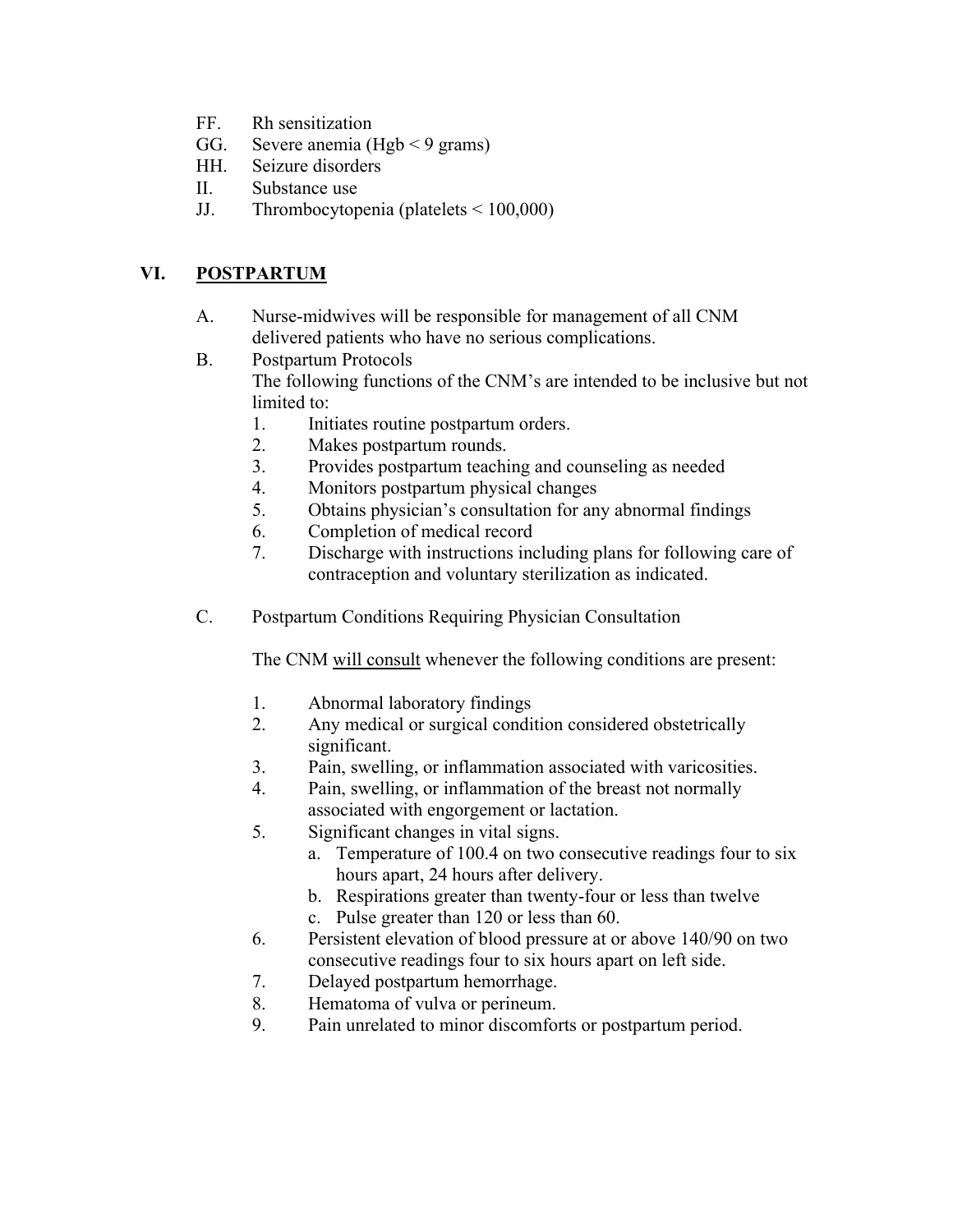## **VII. CHARTING**

The supervising physician's co-signature with the CNM on the patient's history and physical indicates that the CNM has followed the approved protocols and procedures.

#### **VIII. MEDICATIONS**

Medications may be ordered, prescribed and/or administered by CNM per protocol. See attached

The following are not viewed as exhaustive, but are intended to be medication examples:

- A. Iron and vitamins
- B. Other approved medications as needed; See Medication List
- C. Outpatient OB Checks

Anterpartal protocols for minor pregnancy problems, e.g., urinary tract infections, prodromal labor, preterm labor assessment, apply to OB evaluations by the CNM on call at the hospital. See Medication List

D. Labor and Delivery

Anagesia, intravenous fluids, anesthetics, and oxytoxics are individualized according to the patient's needs and at the CNM's discretion. See Medication List

E. Postpartum

Rubella vaccination, Rhogam, oxytocin, oral contraceptives, as indicated. See Medication List

F. Collaborative management cases:

Any medication as ordered by the physician. Standard medication protocols after physician consultation, e.g., Pitocin augmentation/induction, MgSO4, antibiotics, steroids.

G. Oral Contraceptives:

CNM's will counsel patients appropriately in the use of oral contraceptives and all methods of contraception. CNM's will appropriately prescribe the method selected by the patient.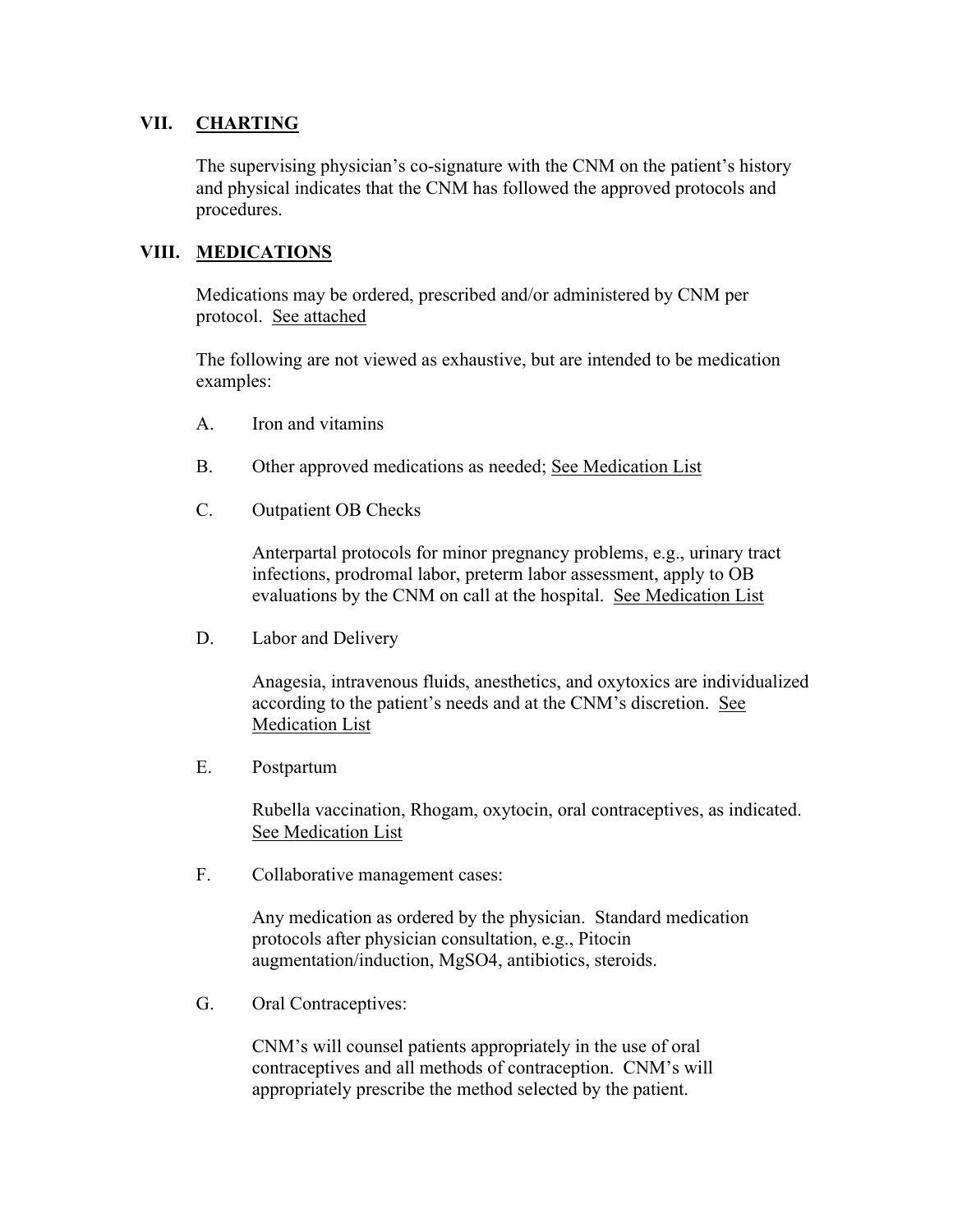## **MEDICATION LIST**

## 1. ANALGESICS

- a. Acetaminophen (Tylenol) 650 mg po q 3-4h PRN
- b. Acetaminophen with codeine (Tylenol #3) 1-2 tabs po q 4h PRN
- c. Ibuprofen (Motrin) 600-800 mg po 6h PRN (postpartum)
- d. Oxycodone plus acetaminopehn (Tylox) 1 tab po q 4-6h PRN
- e. Percocet 1 or 2 tab po q 3-4h PRN
- f. Vicodin 1 or 2 tab po q 4-6h PRN
- g. Proxpoxyphene napsylate and acetaminophen 100 (Darvocet N 100) 1 tab po q 3-4h PRN

# 2. ANESTHETIC AGENTS

- a. Bupivacaine HCI (Marcaine) 0.25%-0.50% not to exceed 20cc
- b. Chloroprocaine HCI (Nesacaine) 1%-2% not to exceed 20cc
- c. Mepivacaine HCI (Carbocaine) 1%-2% not to exceed 20cc
- d. Xylocaine HCI (Lidicaine) 1%-2% not to exceed 30cc

# 3. ANTI-ANXIETY

- a. Promethazine 25-75 mg IM q 4-6h
- b. Hydroxyzine 25-mg IM q 4-6h

# 4. ANTIBIOTICS AND ATIBACTERIALS (oral)

- a. Ampicillin 500mg po qid 7-10 days
- b. Amoxicillin 250-500 mg tid x 7-10 days
- c. Bactrim DS i po qd x 10 days
- d. Bactrim tabs i po q 12 hours x 10 days
- e. Cephalexin (Keflex) 250-500 mg q 6h x 7 days
- f. Doxcycline 100 mg po bid x 7-10 days
- g. Erythromycin 500 mg po qid x 7-10 days
- h. Macrodantin 50-100 mg po qid x 7-10 days
- i. Metronidazole after first trimester
	- I.  $250 \text{ mg}$  po tid x 7 days
	- II. 2 gms. po x 1 dose
	- III. metrogel vaginal 1 application x 5 days
- j. Penicillin 250-500 mg po q 6-8h x 10 days (Pen VK, Penicillin G)
- k. Tetracycline 500 mg qid x 7-14 days (non pregnant use only)
- 5. ANTIBIOTICS (intramuscular or intravenous)
	- a. Bi-cillin 2,400,000 units IM (split doses) x 3, week apart
	- b. Cefoxtin (Mefoxin) 1-2 gm IV q 6h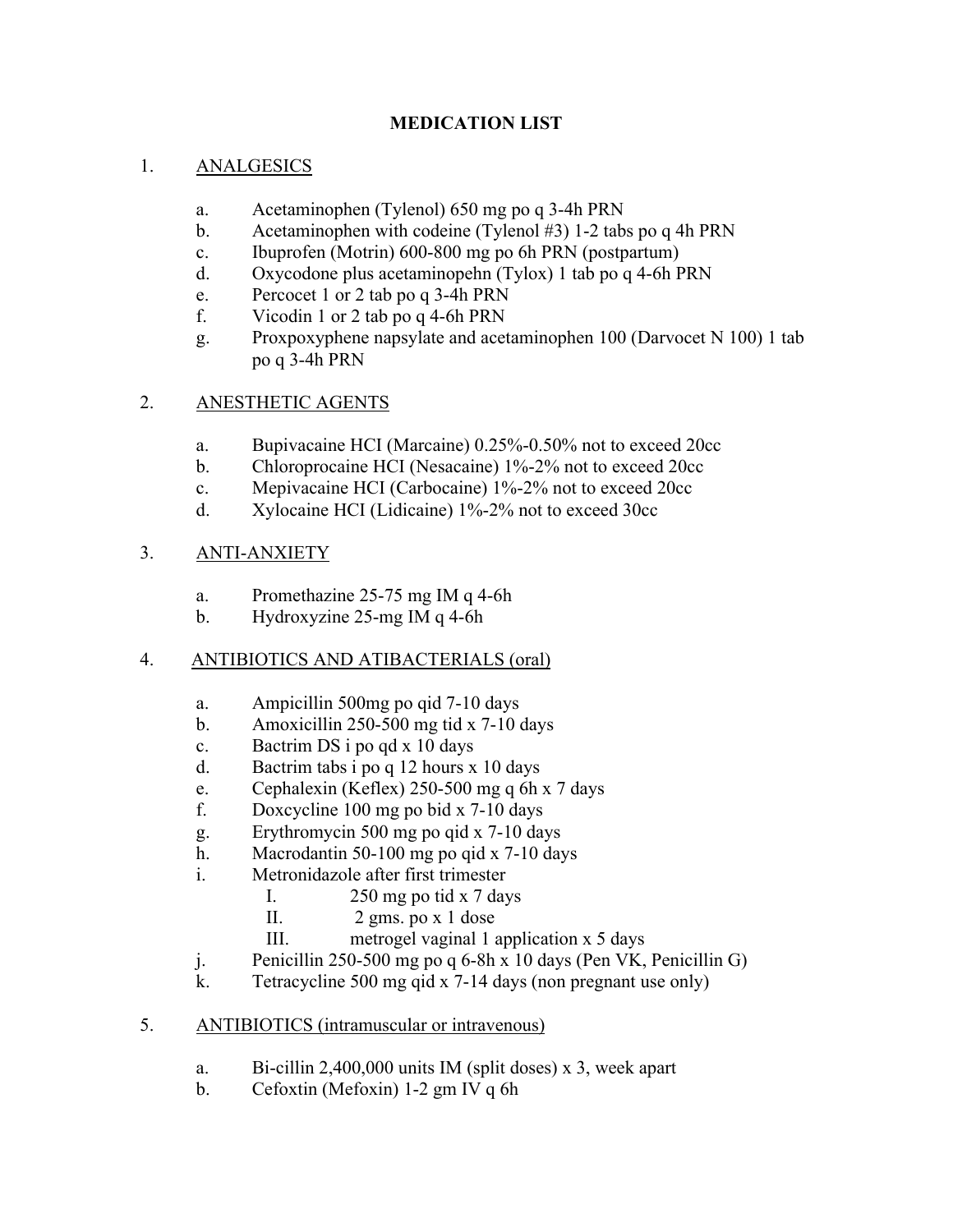- c. Ceftriaxone (Rocephin) 1-2 gm IM or IV bid; for gonorrhea 250mg IM
- d. Procaine Penicillin G 4,800,000-20,000,000 units IM or IV with Probenecid 0.5 gm.
- e. Spectinomycin 2-4 gm IM
- f. Unasyn  $2.5-3$  gm IV q 6h
- g. Zithromax 1 gm po
- h. Suprax 400 mg po

#### 6. ANTICONVULSANT

a. Valium 5-10 mg IV q 10-15 min up to 30 mg

#### 7. ANTIEMETICS

- a. Procholoroperazine (Compazine) 10 mg IM q 4-6h PRN
- b. Promethazine HCI (Phenergan) 12.5-25 mg suppository per rectum q 4-6h PRN

#### 8. ANTIFUNGAL (topical)

- a. Lotrimin 1% cream bid
- b. Monistat-Derm PRN
- c. Monistat Dual-pack as directed

#### 9. ANTIHISTAMINE

a. Phenergan 25-75 mg po 4-6h PRN

#### 10. ANTINAUSEANT

- a. Phenergan 25-75 mg po or IM q 4-6h PRN
- b. Tigan 250 mg po IM tid or qid: suppositories 200 mg tid or qid
- c. Vistaril 25-75 mg po IM q 4-6h PRN

## 11. ANTITUSSIVE

a. Robitussin 1-2 tsp q 4h PRN

## 12. ATARACTICS/SEDATIVES

- a. Flurazepam (Dalmane) 30 mg po PRN x 1 dose
- b. Hydroxyzine (Vistaril) 25-100 mg IM q 3-4h x 2 doses
- c. Promethazine (Phenergan) 25mg IV x 1 dose, 25-75 mg IM, or IV x 2 doses
- d. Propiomazine HCI (Largon) 10-20 mg IM or IV q 3h x 2 dose
- e. Sodium Secobarbital (Seconal) 100-200 mg po PRN or 100 mg IM x 1 dose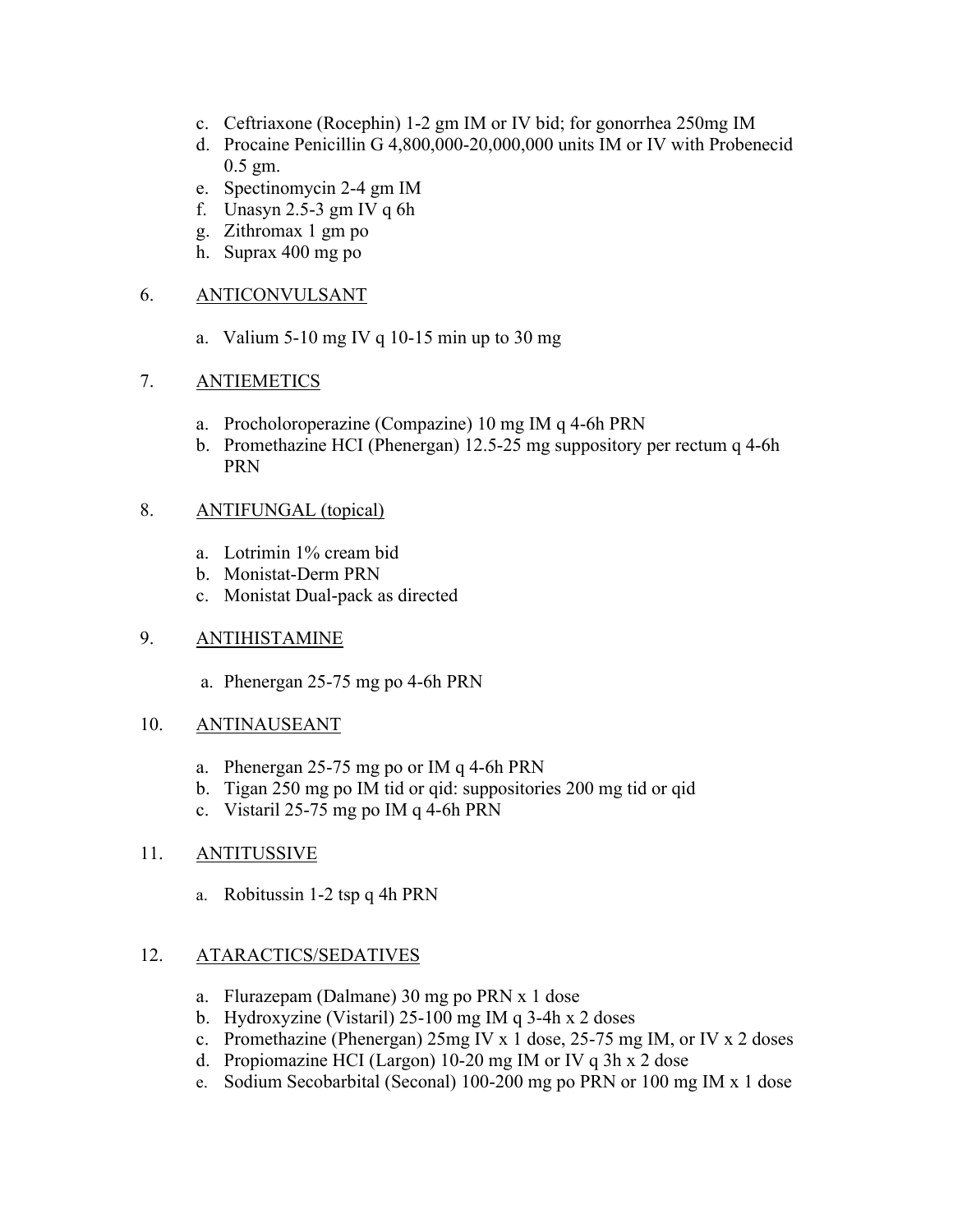#### 13. DECONGESTANT

- a. Afrin Nasal Spray
- b. Pseudoephedrine HCL (Sudafed) 60 mg po tid x 5 days

#### 14. HEMORRHOIDAL PREPARATION

- a. Annusol HC ointment or cream q 3-4h PRN
- b. Tucks pads PRN

#### 15. HYPNOTICS AND SEDATIVES

- a. Nembutal 100-200 mg po or IM
- b. Promethazine 25-75 mg IM q 4-6h
- c. Sodium Secobabital (Seconal) 100-200 mg po or IM

#### 16. INTRAVENOUS FLUIDS

- a. D5LR (Dextrose 5% in Lactated Ringers)
- b. D5NS (Dextrose 5% in Normal Saline)
- c. D5W (Dextrose 5% in water)
- d. D51/2 NS (Dextrose in ½ Normal Saline)
- e. LR (Lactated Ringers)
- f. ½ Normal Saline (NS)

## 17. LAXATIVES

- a. Colace 50-200 mg po qd
- b. Ducolax Tabs 203 tabs po H.S.
- c. Metamucil 1 tbsp/8oz. 1-3 times/day
- d. Milk of Magnesia 30cc po H.S.
- e. Senokot 1-2 tabs po bid

#### 18. NARCOTIC ANALGESIC

- a. Butorphanol tartrate (Stadol) 1-2 mg IV q 1-2h PRN
- b. Meperidine HCI (Demerol) 25-75 mg IV q 1-4h PRN, or IM q 3-4h PRN
- c. Nalbuphine HCI (Nubain) 5-10 mg 1-2h PRN

## 19. NARCOTIC ANTAGONISTS

- a. Naloxone HCI (Narcan) 0.4 mg (1ml) IM, or IV (adult)
- b. Naloxone HCI (Narcan) 0.01 mg/kg IM (infant)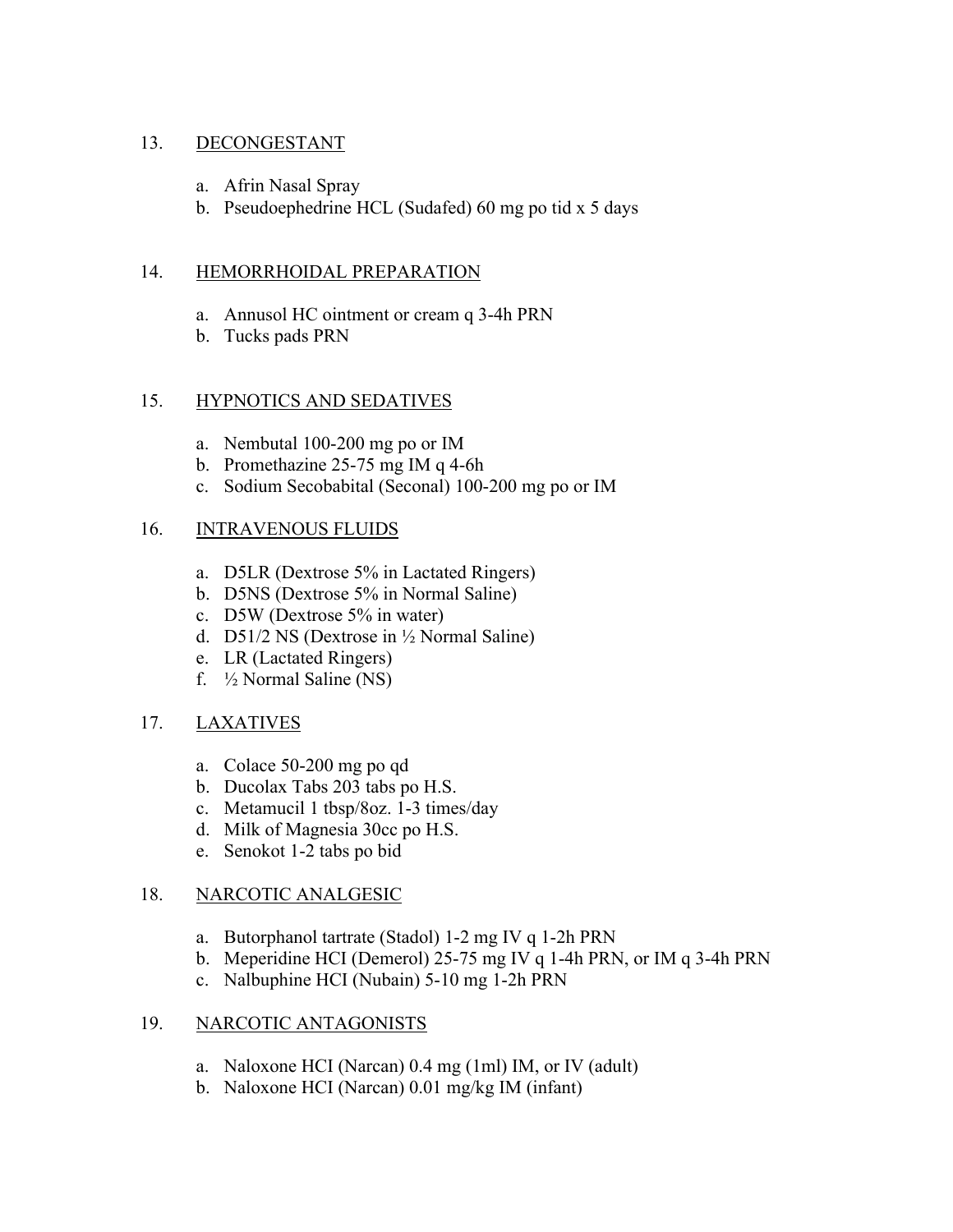#### 20. OXYTOCICS

- a. Methylergonovine maleate (Methergine) 0.2 mg IM x 1 dose, then 0.2 mg po q 4-6h
- b. PRN Oxytocin (Pitocin) 10 units IM or 10-30 units/liter IV fluids after delivery placenta

#### 21. RENAL TUBULAR BLOCKING AGENTS

a. Benemid 0.5 gm qid po

#### 22. TOCOLYTIC AGENT

- a. Brethine  $0.25 \text{ mg SQ}$  q 15-30 min. up to 3 doses; 2.5-5mg po q 4-6h
- b. Magnesium Sulfate 4 gm. loading dose over 30 min. then 1-2 gm/h
- c. Procardia 10 mg q 6 hours

#### 23. VAGINAL PREPARATIONS

- a. Monistat applicatorful intravaginally 1x or BID x 7 to 14 days b. Gyne-Lotrimin " " " " c. Sultrin " " " " d. Mycelex " " " "
- e. AVC " " " " f. Terazol

## 24. VITAMIN, MINERAL, NUTRITIONAL SUPPLEMENTS

- a. Folic Acid 1 mg po qd
- b. Iron 325 mg po 1-3 po x per day
- c. Prenatal vitamins 1 po qd
- d. Vitamin C 250 mg po TID

## 25. MISCELLANEOUS

- a. Human Rho (u) Immune Globulin (Rhogam): 1 dose IM Prophylaxis or 1 dose IM per 2:1,000 fetal blood cells per Kleihauer-Betke
- b. Lansinoh PRN to breast nipples
- c. Oral contraceptives low dose combination and progestin only
- d. Prostaglandins
- e. Rubella vaccine
- f. Kwell 1% cream or lotion, or shampoo as directed (postpartum, non-nursing)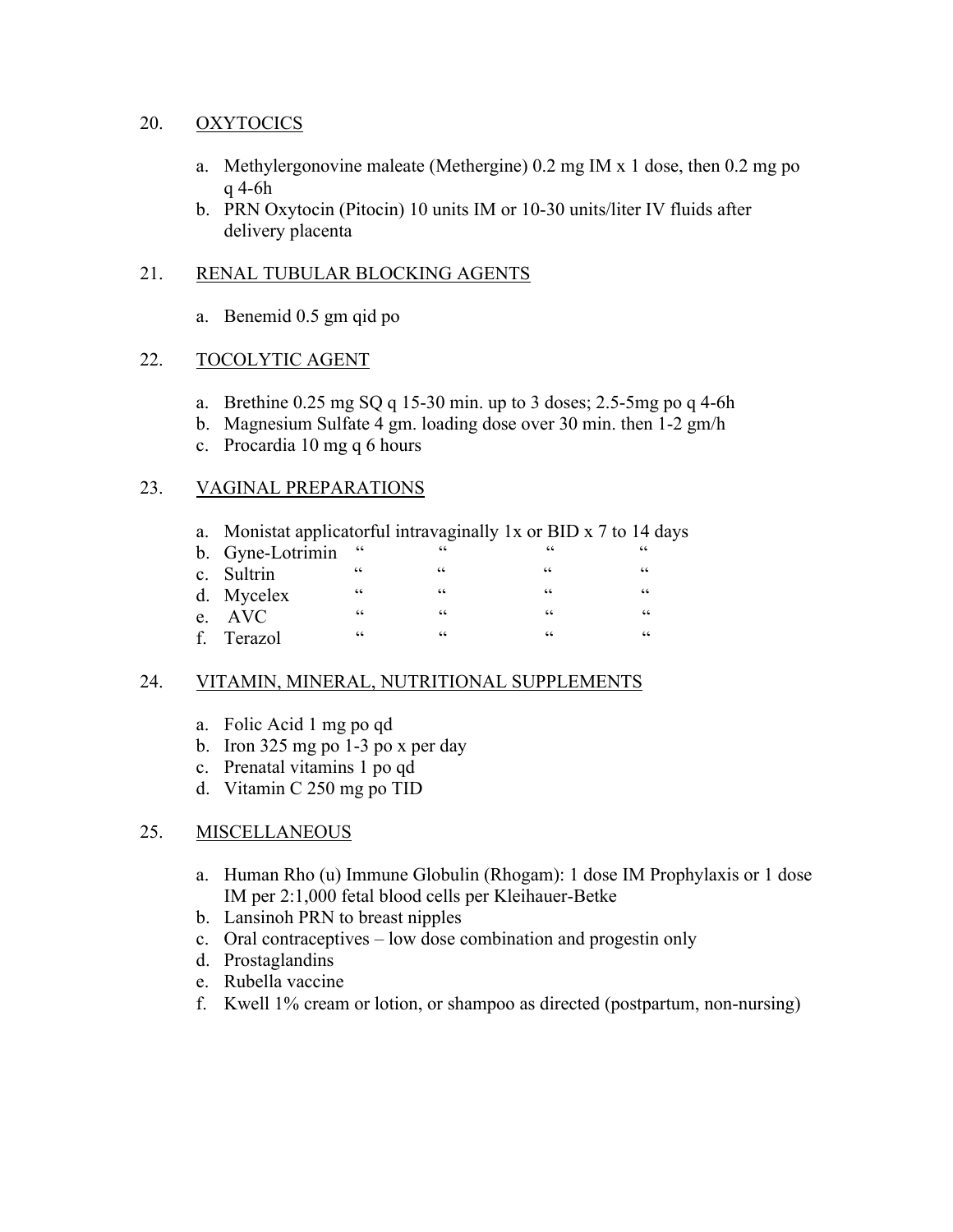# **ATTACHMENT**

"Nurse Midwifery Functions & Protocols" (Scope of Practice)

# **Signatures: Primary Supervising and Back-up Physicians**

| Primary Supervising Physician | Date |
|-------------------------------|------|
| Back-up Supervising Physician | Date |
| Back-up Supervising Physician | Date |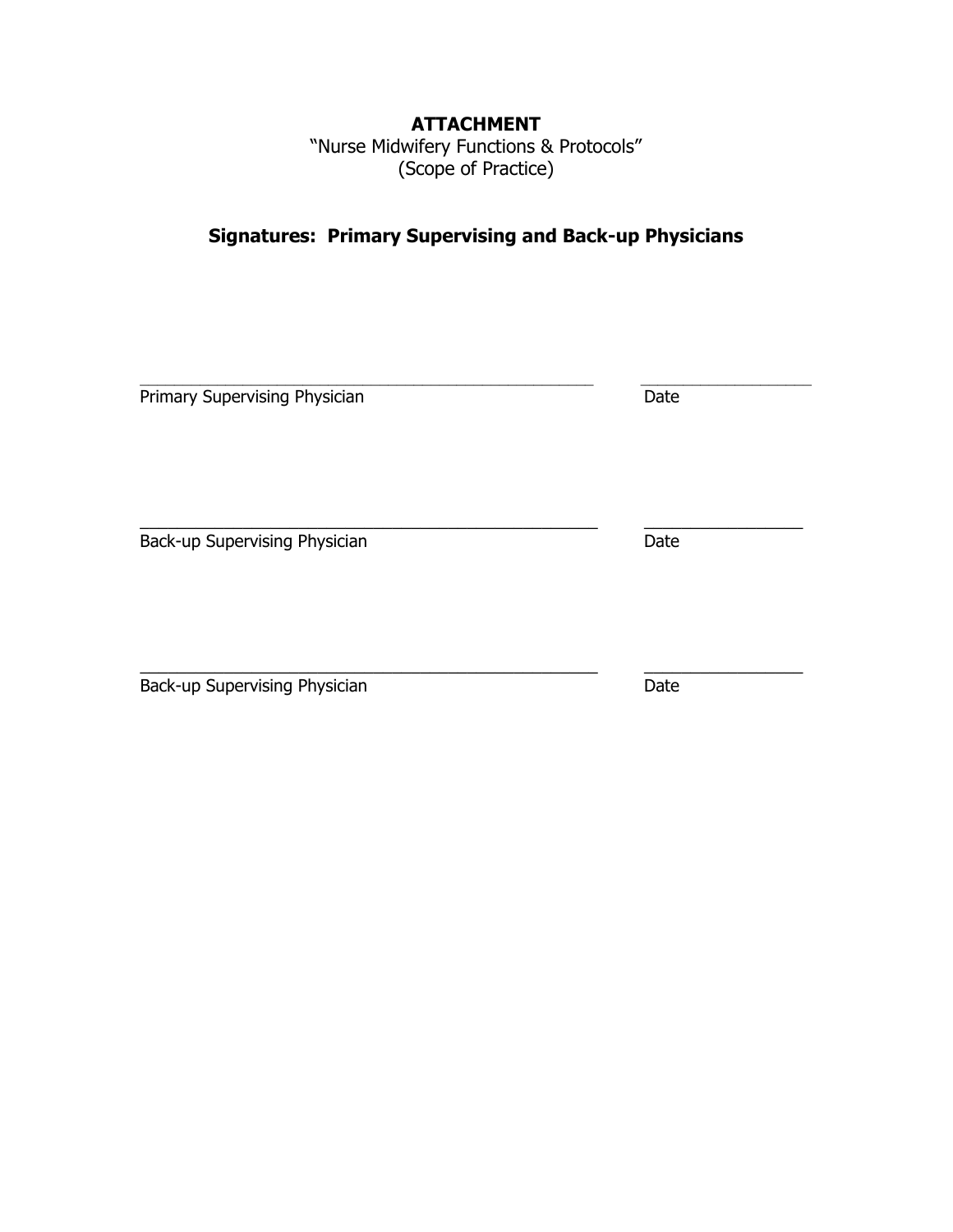## **SCOTLAND MEMORIAL HOSPITAL Clinical Privileges Delineation Form CERTIFIED NURSE MIDWIVES**

Name: \_\_\_\_\_\_\_\_\_\_\_\_\_\_\_\_\_\_\_\_\_\_\_\_\_\_\_

The listing below delineates the full scope of privileges to be granted to a Certified Nurse Midwife practicing within Scotland Memorial Hospital, as outlined in the Medical Staff Bylaws.

Upon appointment, a Certified Nurse Midwife shall be authorized to undertake:

| <b>PROCEDURE</b>                                                                             | <b>REQUESTED</b> | <b>APPROVED</b> | Not approved/<br><b>Approved with</b><br><b>Restrictions</b> |
|----------------------------------------------------------------------------------------------|------------------|-----------------|--------------------------------------------------------------|
| <b>Interconceptional Care</b>                                                                |                  |                 |                                                              |
| Family Planning:                                                                             |                  |                 |                                                              |
| Breast Cancer & Reproductive Trace Screenings;                                               |                  |                 |                                                              |
| Mgmt. Of Minor Reproductive Organ Infections,                                                |                  |                 |                                                              |
| Screenings                                                                                   |                  |                 |                                                              |
| <b>Intrapartum Care</b>                                                                      |                  |                 |                                                              |
| Attending Women in Uncomplicated Labor;                                                      |                  |                 |                                                              |
| Attending Spontaneous Delivery of infants in Vertex                                          |                  |                 |                                                              |
| presentation from 37 to 42 weeks gestation                                                   |                  |                 |                                                              |
| Attending Spontaneous Delivery of infants in Vertex                                          |                  |                 |                                                              |
| presentation less than 36 weeks with Physician                                               |                  |                 |                                                              |
| Consultation                                                                                 |                  |                 |                                                              |
| Assisting w/Performance of Routine and Emergency                                             |                  |                 |                                                              |
| <b>Cesarean Sections</b>                                                                     |                  |                 |                                                              |
| Administering Local Anesthesia;                                                              |                  |                 |                                                              |
| Performing Episiotomy and Repair;                                                            |                  |                 |                                                              |
| Repairing Lacerations associated w/childbirth                                                |                  |                 |                                                              |
| Performing Amniotome                                                                         |                  |                 |                                                              |
| Performing Vacuum Extraction                                                                 |                  |                 |                                                              |
| <b>Newborn Care</b>                                                                          |                  |                 |                                                              |
| Routine Assistance to Newborns to Establish Respiration<br>And maintaining Thermal Stability |                  |                 |                                                              |
| Routine Physical Assessment; including APGAR scoring                                         |                  |                 |                                                              |
| Vitamin K administration                                                                     |                  |                 |                                                              |
| Eye prophylaxis for ophthalmia neonatorum                                                    |                  |                 |                                                              |
| <b>Postpartum Care</b>                                                                       |                  |                 |                                                              |
| Management of normal third stage of labor                                                    |                  |                 |                                                              |
| Administration of Pitocin, Hemabate, and Methergine after                                    |                  |                 |                                                              |
| delivery of infant, when indicated                                                           |                  |                 |                                                              |
| Six weeks postpartum evaluation exam, and initiation of<br>family planning                   |                  |                 |                                                              |